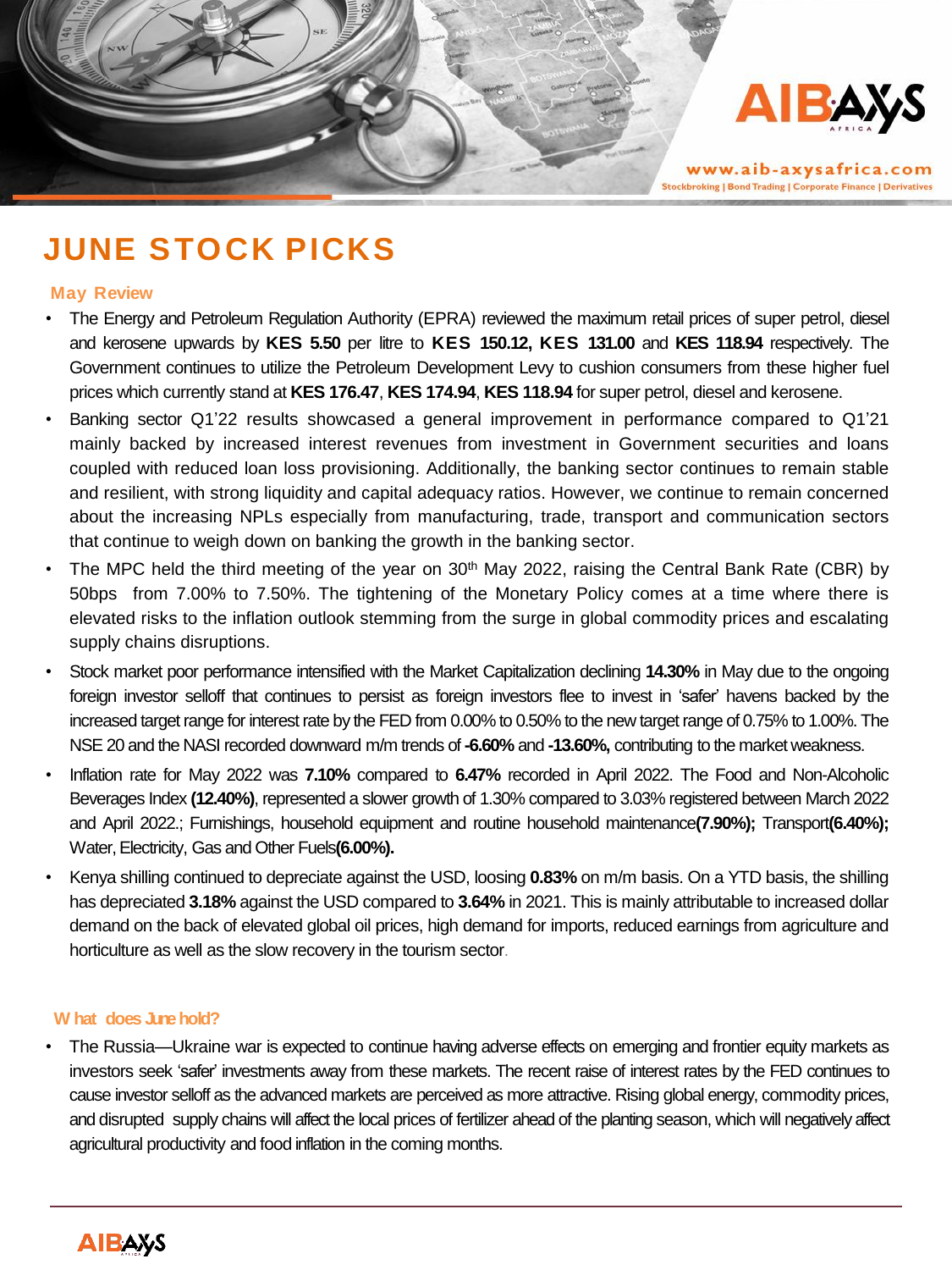## **Upcoming Corporate Actions**

| <b>Name</b>                 | <b>Interim</b><br><b>Dividend</b><br>(KES) | <b>Special</b><br><b>Dividend</b><br>(KES) | <b>Final</b><br><b>Dividend</b><br>(KES) | <b>Book Closure</b> | <b>Dividend Payment</b> |
|-----------------------------|--------------------------------------------|--------------------------------------------|------------------------------------------|---------------------|-------------------------|
| <b>Stanbic Holdings</b>     | <b>KES 1.70</b>                            |                                            | <b>KES 7.30</b>                          | 20-May-22           | <b>TBA</b>              |
| Co-operative Bank           |                                            |                                            | <b>KES 1.00</b>                          | 30-May-22           | 17-Jun-22               |
| <b>Equity Group</b>         |                                            |                                            | <b>KES 3.00</b>                          | 20-May-22           | 30-Jun-22               |
| Kakuzi                      |                                            |                                            | <b>KES 22.00</b>                         | 31-May-22           | 30-Jun-22               |
| <b>BK Group</b>             |                                            |                                            | <b>KES 3.22</b>                          | 22-Jun-22           | 1-Jul-22                |
| <b>KCB Group</b>            | <b>KES 1.00</b>                            |                                            | <b>KES 2.00</b>                          | 25-Apr-22           | 7-Jul-22                |
| Sasini                      | <b>KES 1.00</b>                            |                                            |                                          | $2$ -Jun-22         | 14-Jul-22               |
| Nairobi Securities Exchange |                                            | <b>KES 1.00</b>                            | <b>KES 0.40</b>                          | 3-Jun-22            | 15-Jul-22               |
| <b>BOC Kenya</b>            |                                            |                                            | <b>KES 2.90</b>                          | 27-May-22           | 19-Jul-22               |
| <b>Umeme Ltd</b>            |                                            |                                            | <b>KES 1.77</b>                          | 24-Jun-22           | 22-Jul-22               |
| Jubilee Holdings Limited    | <b>KES 1.00</b>                            | <b>KES 5.00</b>                            | <b>KES 9.00</b>                          | 22-Jun-22           | 25-Jul-22               |
| <b>Bamburi Cement</b>       |                                            |                                            | <b>KES 3.58</b>                          | 26-May-22           | 26-Jul-22               |
| <b>Diamond Trust Bank</b>   |                                            |                                            | <b>KES 3.00</b>                          | 30-Jun-22           | 28-Jul-22               |
| Nation Media Group          |                                            |                                            | <b>KES 1.50</b>                          | 16-Jun-22           | 29-Jul-22               |
| Kenya Re Insurance          |                                            |                                            | <b>KES 0.10</b>                          | 17-Jun-22           | 29-Jul-22               |
| <b>Total Energies</b>       |                                            |                                            | <b>KES 1.31</b>                          | 24-Jun-22           | 30-Jul-22               |
| <b>Crown Paints</b>         |                                            |                                            | <b>KES 4.00</b>                          | 28-Jun-22           | 15-Aug-22               |
| Safaricom                   | <b>KES 0.64</b>                            |                                            | <b>KES 0.75</b>                          | <b>TBA</b>          | <b>TBA</b>              |

## **Top 10 Highest Dividend Yields**

| <b>Security</b> | 31-May-2022       | Δ YTD     | <b>Total Dividend</b> | Dividend Yield |
|-----------------|-------------------|-----------|-----------------------|----------------|
| <b>UMME</b>     | <b>KES 8.00</b>   | 18.69%    | KES 1.77*             | 22.13%         |
| <b>SCBK</b>     | <b>KES 123.75</b> | $-3.51%$  | <b>KES 19.00</b>      | 15.35%         |
| <b>BAT</b>      | <b>KES 420.00</b> | $-4.87%$  | <b>KES 53.50</b>      | 12.74%         |
| <b>NCBA</b>     | <b>KES 25.55</b>  | 1.39%     | <b>KES 3.00</b>       | 11.74%         |
| <b>BAMB</b>     | <b>KES 32.50</b>  | $-14.47%$ | <b>KES 3.58</b>       | 11.02%         |
| <b>FAHR</b>     | <b>KES 5.56</b>   | $-11.18%$ | <b>KES 0.60</b>       | 10.79%         |
| <b>ABSA</b>     | KES 10.25         | $-13.50%$ | <b>KES 1.10</b>       | 10.73%         |
| <b>KAPC</b>     | <b>KES 95.50</b>  | 0.00%     | <b>KES 10.00</b>      | 10.47%         |
| <b>BKG</b>      | KES 31.05         | 7.07%     | <b>KES 3.22</b>       | 10.37%         |
| <b>COOP</b>     | <b>KES 11.30</b>  | $-12.74%$ | <b>KES 1.00</b>       | 8.85%          |
| <b>KEGN</b>     | <b>KES 3.49</b>   | $-16.71%$ | <b>KES 0.30</b>       | 8.60%          |
| <b>SBIC</b>     | <b>KES 104.75</b> | 20.06%    | <b>KES 9.00</b>       | 8.59%          |

Source: Company Fillings, NSE, AIB-AXYS Research 2

\* Exchange Rate as at 31-May-22

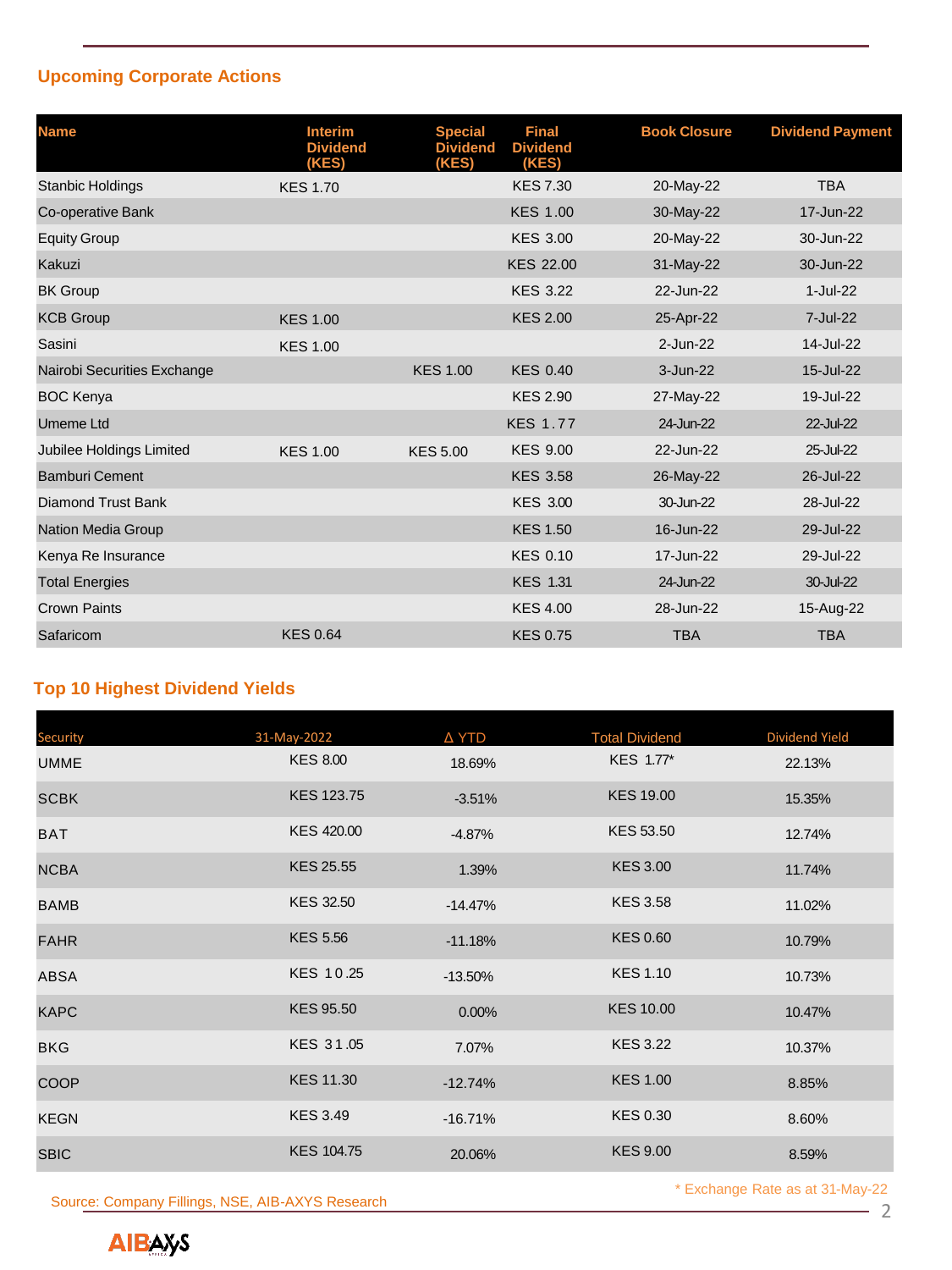### **Portfolio Performance**

During the month, our model portfolio was down -5.80% on a m/m and -11.80% on a YTD basis, whereas the NASI and NSE-20 declined by -13.60% and -6.60% m/m. The portfolio was depressed by the poor performance of counters such as SCOM, BAMB, COOP, IMH, EQTY and KNRE, as a result of foreign investor selloff due to the uncertainties caused by the current Russia-Ukraine conflict, increased interest rates by the Feds making developed markets more attractive and the upcoming General Elections.

## Table 2: Portfolio Performance

|                                       | M/M       | YTD        |
|---------------------------------------|-----------|------------|
| AIB-AXYS Africa Portfolio Performance | $-5.80\%$ | $-11.80\%$ |
| <b>NSE-20</b>                         | $-6.60\%$ | $-11.60\%$ |
| NASI                                  | $-13.6%$  | $-22.10%$  |

Graph 1: Portfolio Performance vs Indices



NSE-20 - NASI - AIB-AXYS Portfolio

#### Table 3: Portfolio Constituents

|                                | 31-May-  | Target |        |           |                 | 52 Week | 52 Week |           | Weighted          | Weighted   |
|--------------------------------|----------|--------|--------|-----------|-----------------|---------|---------|-----------|-------------------|------------|
| Counter                        | 2022     | Price  | Upside | Δ YTD     | $\triangle M/M$ | High    | Low     | Weighting | <b>YTD</b> return | M/M return |
| <b>BAMB</b>                    | 32.50    | 45.28  | 39.32% | $-14.47%$ | $-12.28%$       | 39.80   | 32.50   | 7.00%     | $-1.01%$          | $-0.86%$   |
| <b>NSE</b>                     | 8.28     | 10.05  | 21.38% | 3.50%     | 3.24%           | 10.15   | 7.00    | 6.00%     | 0.21%             | 0.19%      |
| <b>SBIC</b>                    | 104.75   | 105.00 | 0.24%  | 20.06%    | $-0.48%$        | 108.00  | 80.00   | 6.00%     | 1.20%             | $-0.03%$   |
| <b>NCBA</b>                    | 25.55    | 28.29  | 10.72% | 1.39%     | $-1.73%$        | 28.15   | 23.00   | 6.00%     | 0.08%             | $-0.10%$   |
| COOP                           | 11.30    | 14.99  | 32.65% | $-12.74%$ | $-11.02%$       | 13.95   | 11.30   | 6.00%     | $-0.76%$          | $-0.66%$   |
| <b>JUB</b>                     | 269.00   | 325.85 | 21.13% | $-15.07%$ | 1.89%           | 390.00  | 248.50  | 6.00%     | $-0.90%$          | 0.11%      |
| <b>SCOM</b>                    | 26.00    | 37.53  | 44.35% | $-31.49%$ | $-22.85%$       | 44.95   | 26.00   | 14.00%    | $-4.41%$          | $-3.20%$   |
| <b>EABL</b>                    | 141.00   | 205.21 | 45.54% | $-14.55%$ | $-2.08%$        | 193.75  | 139.00  | 6.00%     | $-0.87%$          | $-0.13%$   |
| <b>KNRE</b>                    | 2.08     | 3.28   | 57.69% | $-9.57\%$ | $-3.26%$        | 2.68    | 2.01    | 6.00%     | $-0.57%$          | $-0.20%$   |
| <b>EQTY</b>                    | 45.50    | 61.17  | 34.44% | $-13.74%$ | $-5.01%$        | 54.25   | 42.00   | 6.00%     | $-0.82%$          | $-0.30%$   |
| <b>DTK</b>                     | 54.75    | 66.12  | 20.77% | $-7.98%$  | $-0.45%$        | 69.00   | 49.00   | 6.00%     | $-0.48%$          | $-0.03%$   |
| <b>SCBK</b>                    | 123.75   | 140.75 | 13.74% | $-3.51%$  | $-3.70%$        | 146.25  | 123.75  | 6.00%     | $-0.21%$          | $-0.22%$   |
| <b>KCB</b>                     | 38.10    | 52.45  | 37.66% | $-16.17%$ | 1.74%           | 49.90   | 35.00   | 6.00%     | $-0.97%$          | 0.10%      |
| <b>IMH</b>                     | 17.05    | 24.62  | 44.40% | $-19.19%$ | $-6.32%$        | 23.25   | 16.90   | 7.00%     | $-1.34%$          | $-0.44%$   |
| <b>ABSA</b>                    | 9.98     | 13.04  | 30.66% | $-15.78%$ | 0.00%           | 12.70   | 9.40    | 6.00%     | $-0.95%$          | 0.00%      |
| <b>NSE-20</b>                  | 1,681.80 |        |        | $-11.6%$  | $-6.6%$         |         |         |           |                   |            |
| <b>NASI</b>                    | 129.68   |        |        | $-22.1%$  | $-13.6%$        |         |         |           |                   |            |
| Source: AIB-AXYS Research<br>3 |          |        |        |           |                 |         |         |           |                   |            |

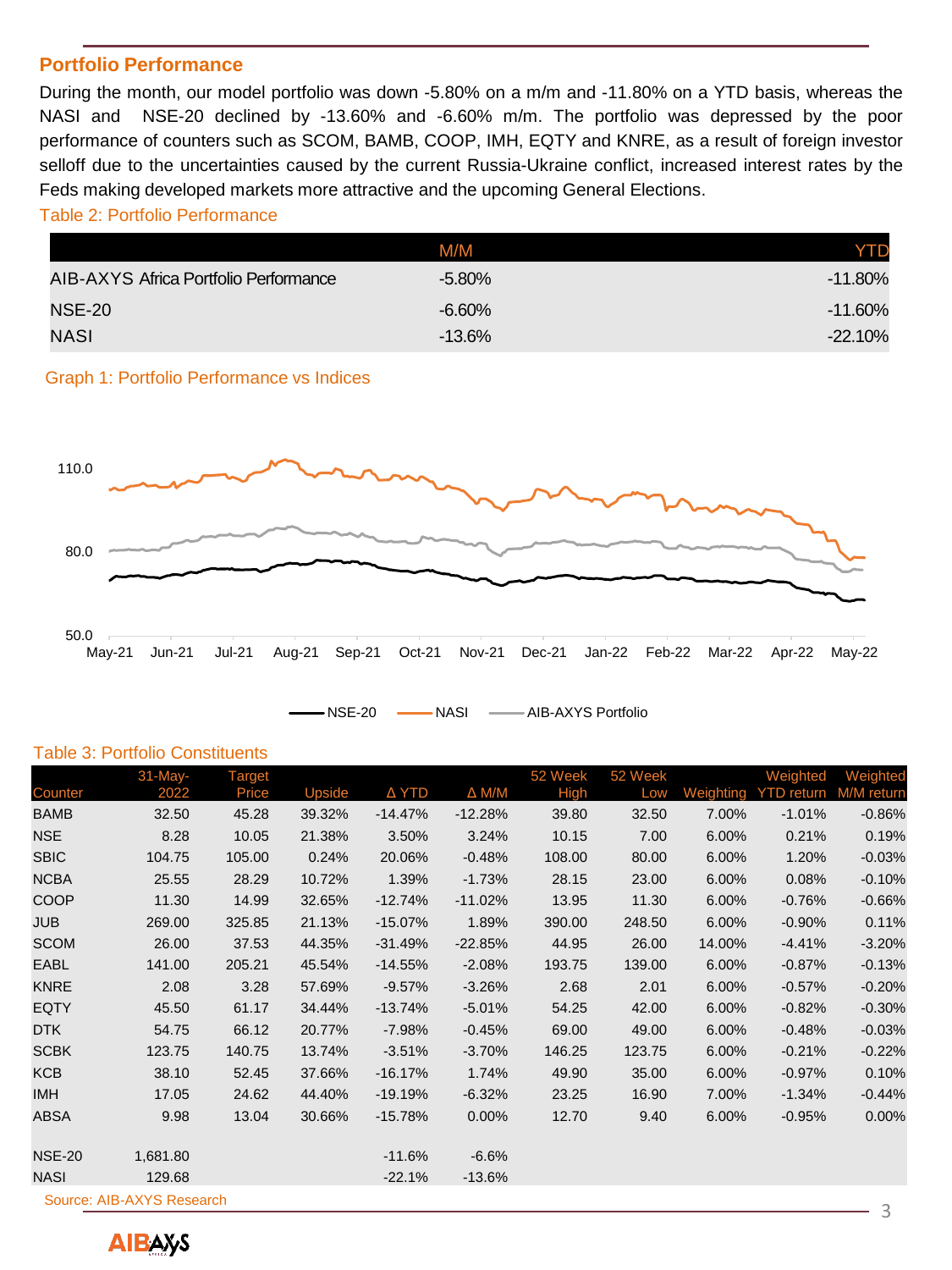## **Equity Group**

## **Target Price: KES 61.17 Upside: 34.44% Recommendation: BUY**

## **Tailwinds**

- Recent Q1'22 Results signalled Organic growth from growth in interest income.
- Interest Income from Government securities grew by 58.69%.
- Equity's diversification in fast growing regions continues to provide high probability of growth for the lender.
- Non-banking subsidiaries and the use of digital channels to drive Non-interest Income
- Approval of its risk-based pricing model to reduce loan loss provisioning

#### **Headwinds**

- Increased loan loss provisioning from Q1'22 results
- Revenue mix continues to favour Interest Income

## **KCB Group**

#### **Target Price: KES 52.45 Upside: 37.66% Recommendation: BUY**

#### **Tailwinds**

- Q1'22 Results showcase double digit growth in loan book.
- Increased investment in Government securities which continue to boost interest income.
- Heavy investment in digital platforms
- Reduction in loan loss provisioning in Q1.
- Consolidation of acquired subsidiaries (Rwanda with a target on DRC) in the region to drive balance sheet and income growth

#### **Headwinds**

• Increased Gross NPLs in Q1 pointing to the cash crisis in the economy that has increased the number of loan defaults.

## **Absa Group**

**Target Price: KES 13.04 Upside: 30.66% Recommendation: BUY**

#### **Tailwinds**

- Growing loan book in Q1'22 by 11.18% attributable to the rebounding of the economy.
- Improved interest income by 15.56% in Q1'22.
- Improving cost to income ratio due to investment in technology and reduced reliance on branches.
- Absa Life Assurance profit growth of 84% is a positive contribution to non-funded income.
- Increased traction of digital channels such as WhatsApp Banking and Timiza loans app expected to drive future growth.

## **Headwinds**

- Gross NPLs grew by 12.92% in Q1'22 compared to Q1'21.
- Pending approval of risk-based pricing model

## **Co-operative Bank**

**Target Price: KES 14.99 Upside: 32.65% Recommendation: BUY**

#### **Tailwinds**

- Kingdom Bank's application of the KES 20Bn from CBK is expected to boost COOP's interest income.
- 41.67% growth in non-funded income in Q1'22
- Growth in loan book through a focus on SME lending and mobile loans
- Reduced NPLs and loan loss provisioning in Q1 showcasing proper credit management.

#### **Headwinds**

- Synergies from the acquisition of Jamii Bora are expected to take longer given the tough operating environment
- Absorption of Jamii Bora's bad loan book which may take time to recover in a tough 4 business environment

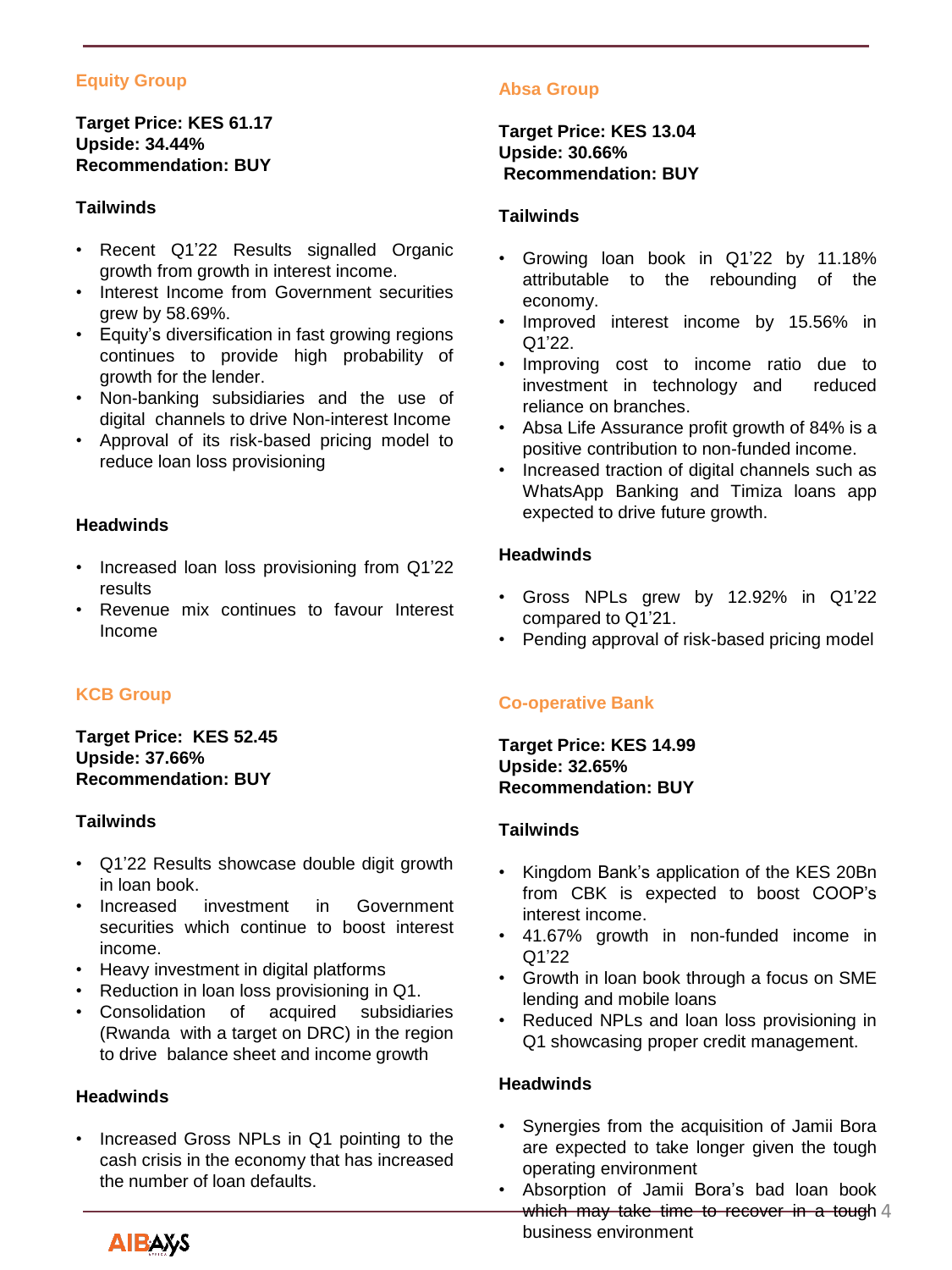## **Stanbic Holdings**

## **Target Price: KES 105.00 Upside: 0.24% Recommendation: SELL**

#### **Tailwinds**

- Double-digit growth in net interest income in Q1'22 (+16.90% q/q)
- Share price is trading at KES 104.75, nearing our target price of KES 105.00
- Growth in the loan book by (+30.71%q/q) steered by resumption in lending and investments in digital banking.
- Reduced NPLs and loan loss provisioning in Q1'22

#### **Headwinds**

• Asset quality concerns as NPL Ratio Coverage worsened to 58.12%

#### **NCBA Group**

## **Target Price: 28.29 Upside: 10.72% Recommendation: HOLD**

#### **Tailwinds**

- Retains front in digital lending through platforms such as M-Shwari and Fuliza
- Reduces loan loss provisioning in Q1'22
- Improved operational efficiencies to see cost synergies of a merged entity

#### **Headwinds**

- Lacks organic balance sheet growth
- Huge capital expenditure from opening of branches
- Increased NPLs in Q1'22 indicating the strain on asset quality

#### **I&M Holdings**

**Target Price: KES 24.62 Upside: 44.40% Recommendation: BUY**

#### **Tailwinds**

- Increased income from loans and gok securities
- Growth of income from non-banking activities
- Decline in NPLs signifying an improved lending environment.

## **Headwinds**

• Elevated provisions due to their exposure to risky sectors

## **Diamond Trust Bank**

#### **Target Price: KES 66.12 Upside: 20.77% Recommendation: BUY**

#### **Tailwinds**

- Enhanced digital transactions increased interest income in Q1'22(11.58%q/q)
- Increased investment in innovation is a good indication of their shift to digitization
- Reduced loan loss provisioning(-14.94%q/q) in Q1'22
- Improved asset quality as a result of the recovery in the economy.
- Share price is trading at KES 54.75, which is below our target price of KES 66.12.
- Improved loan book growth in Q1'22

#### **Headwinds**

• Observed lending apathy as loan book grew(1.98%q/q) and a bulk of interest income from government securities.

## **Standard Chartered Bank**

**Target Price: KES 140.75 Upside: 13.74% Recommendation: HOLD**

#### **Tailwinds**

- Immense growth in the Wealth management unit which grew by 21% last year.
- bank's push for digital transaction channels
- Growth in interest income as a result of the lengthening of the term loan to Safaricom for the purchase of its Ethiopian license.
- Reduced loan loss provisioning

#### **Headwinds**

• Performance from the wealth management and financial markets led to a flat noninterest income growth in Q1'22

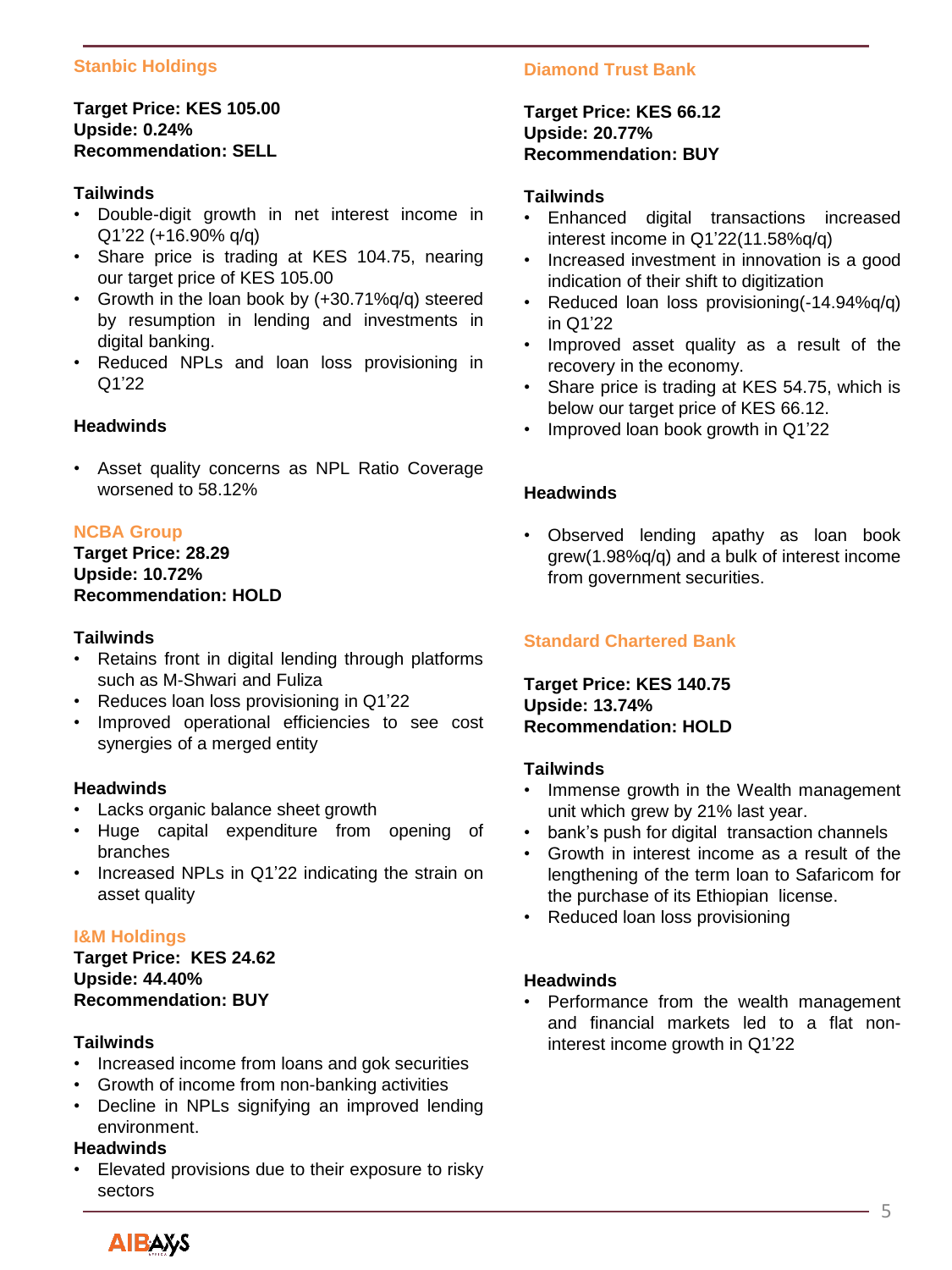## **EABL**

#### **Target Price: KES 205.21 Upside: 45.54% Recommendation: BUY**

## **Tailwinds**

- Recovery in sales expected as the general economy recovers
- Expected growth and improved performance from regional subsidiaries.
- Trading at KES 141.00 which is way below our target of KES 205.21

## **Headwinds**

- Proposed tax law on mainstream alcohol may affect gross sales if passed.
- Reduced sales in Senator Keg hence a decline in top line

## **Jubilee Holdings**

## **Target Price: KES 325.85 Upside: 21.13% Recommendation: BUY**

#### **Tailwinds**

- Stable growth in investment income as a result of its diversified portfolio.
- Lower operating costs (-2.7% y/y) due to operational efficiencies and cost control.
- Stable dividend payment to the allure of investors
- Joint venture operations with Allianz

#### **Headwinds**

Decline in consumer disposable income due to a slowdown in economic activity and job losses may see a slowdown in insurance premiums growth while seeing a rise in claims and surrenders

## **Safaricom**

**Target Price: 37.53 Upside: 44.35% Recommendation: BUY**

#### **Tailwinds**

- M-PESA to be a key revenue driver growth mainly due to the ongoing partnerships with financial services providers as well as ecommerce players
- Share currently trades at KES 26.00 which is below its estimated value price of KES 37.53
- Ethiopia's change in national payment laws and issuance of mobile money license is expected to ease penetration of MPESA into the Ethiopia market
- CBK efforts to increased financial inclusion and digital payments continue to drive mobile money transactions

#### **Headwinds**

- Regulatory risk in Kenya, geopolitical risk in Ethiopia and competition from payment platforms will weigh down on growth
- Increased CAPEX from entry into Ethiopian market likely to reduce dividends in the short term
- Proposed introduction of CBK digital currency coupled and the push for interoperability by other telcos pose as risks to MPESA market share.

#### **NSE**

**Target Price: KES 10.05 Upside: 21.38% Recommendation: BUY**

#### **Tailwinds**

- Plans to acquire stakes in regional bourses to supplement revenues will be positive for the bourse.
- Increased fees from new products. The launch of M-Akiba bond and the Ibuka program has helped the NSE diversify its revenues.

#### **Headwinds**

- Drop in foreign investor activity has seen investor wealth at the bourse drop significantly.
- Decline in turnover caused lower transaction levy 6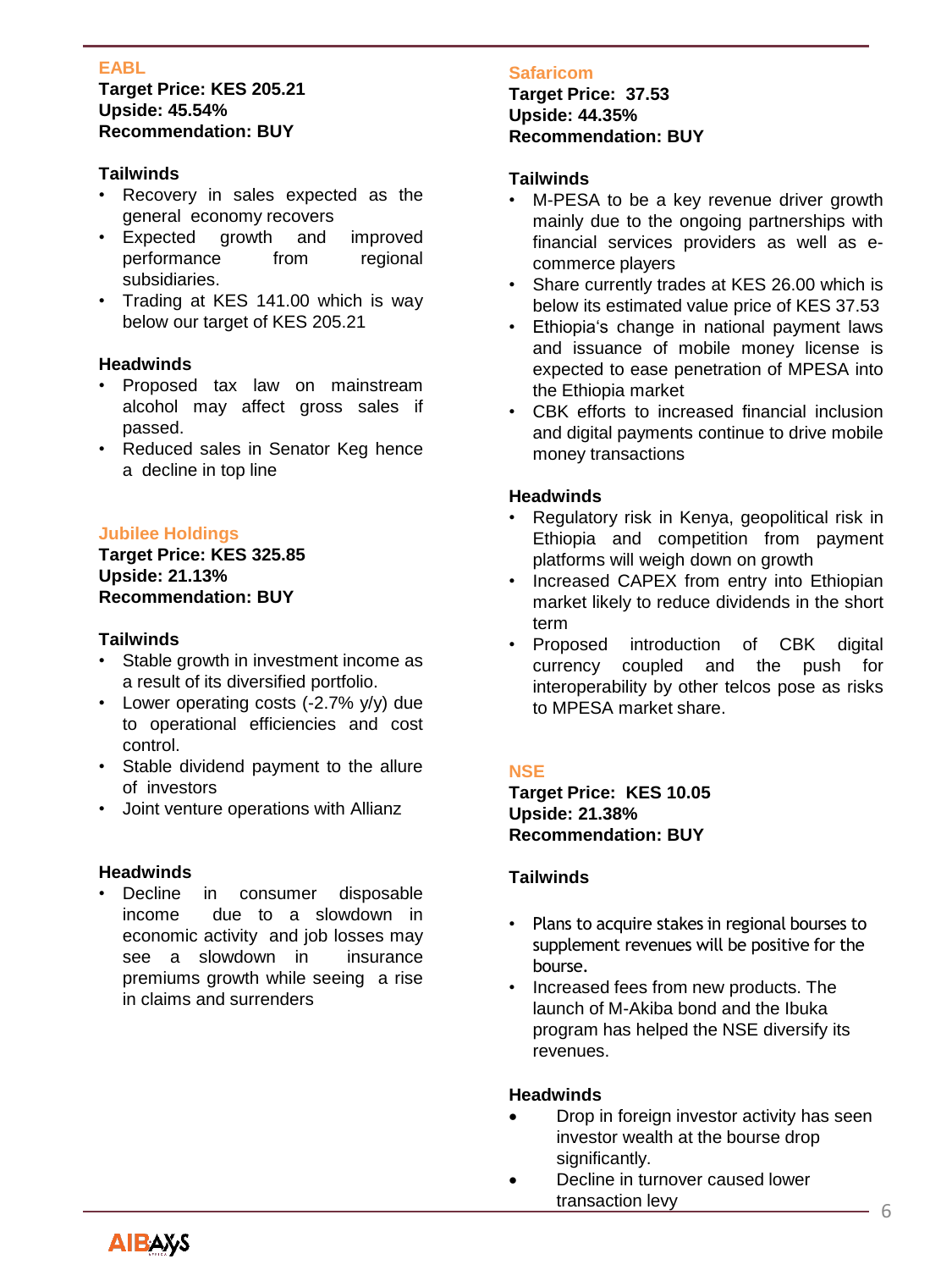#### **Bamburi Cement**

#### **Target Price: KES 45.28 Upside: 39.32% Recommendation: BUY**

#### **Tailwinds**

- Volume growth in Kenya and Uganda has greatly contributed to increased turnover in the year ended December 2021.
- Expected growth mainly driven by key infrastructure projects in Kenya and Uganda.
- Admission of DRC to the EAC will ease regional trade

#### **Headwinds**

- Increasing cost of coal , power, imported clinker and fuel prices are likely to increase Bamburi's operating costs.
- Surging prices of cement are likely to slow down consumption with elections in Kenya affecting construction projects, hence affecting revenues.

#### **Kenya Re**

**Target Price: KES 3.28 Upside: 57.69% Recommendation: BUY**

#### **Tailwinds**

• Investment in Zep-Re and its other subsidiary provides a positive outlook on future investment income.

#### **Headwinds**

- Lower earnings due to loss of business as increased claims and rebates forced insurers to renegotiate their insurance contract with their customers
- Increased defaults from insurers and brokers